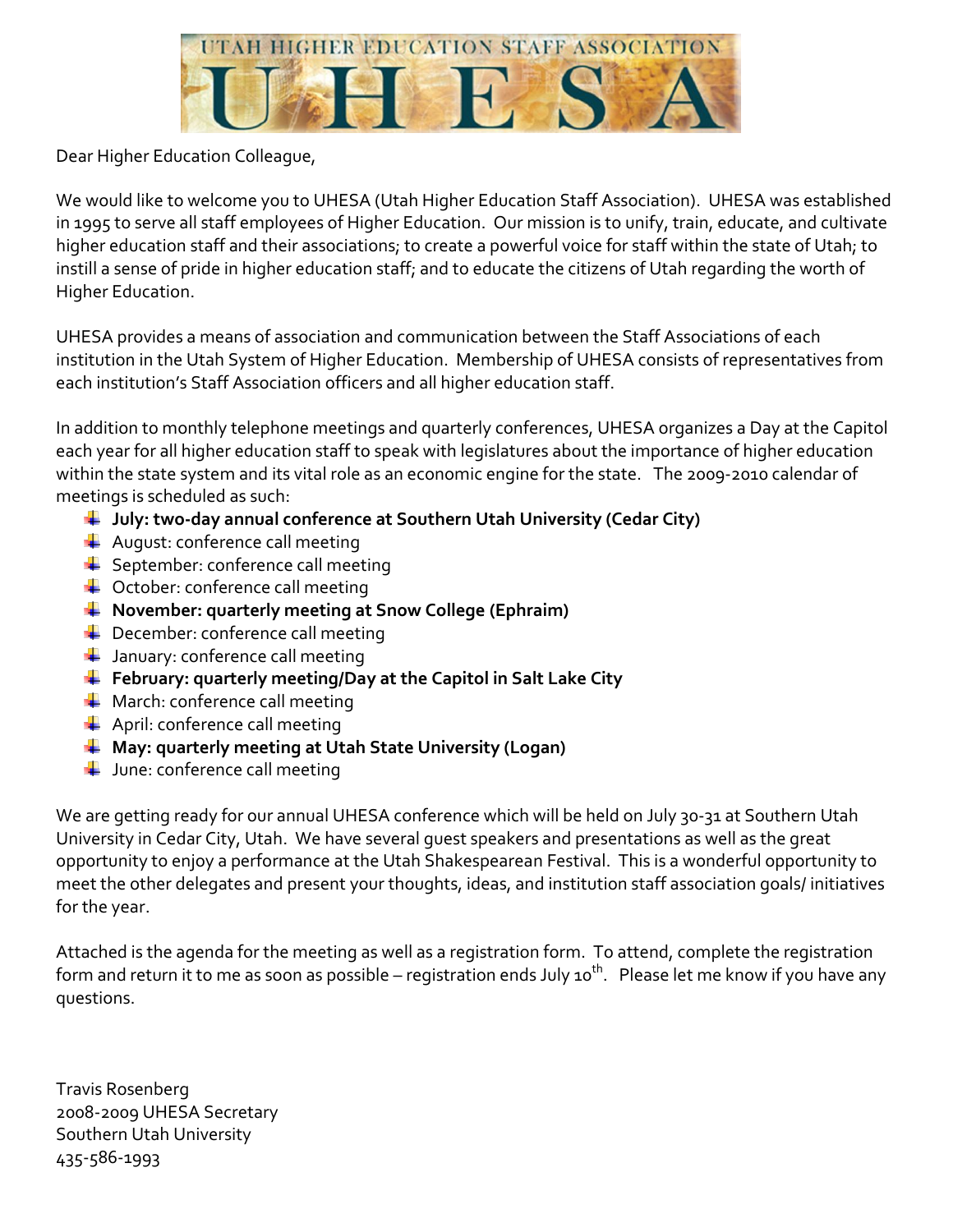

## **UHESA Annual Conference – July 30 & 31, 2009 Southern Utah University**

#### **Wednesday, July 29**

Check-in for Lodging

|            | Thursday, July 30 - Vermillion Cliffs Room in the Hunter Conference Center  |                              |
|------------|-----------------------------------------------------------------------------|------------------------------|
| 9:00 a.m.  | Welcome / Snack Bar                                                         |                              |
|            | Introduction of new members                                                 | <b>Clint Moser</b>           |
|            | Old Business, Part I                                                        |                              |
|            | <b>Financial Report</b>                                                     | Jim Kittelsrud               |
| 10:30 a.m. | Presentation: Rich McKeown<br>"Value of Higher Education within the System" | <b>Travis Rosenberg</b>      |
| 12:00 p.m. | Break                                                                       | Sage Valley Room             |
| 12:15 p.m. | Lunch w/guest speaker from SUU Government Relations                         |                              |
| 1:30 p.m.  | <b>Presentation: Clint Moser</b>                                            | <b>Travis Rosenberg</b>      |
|            | "Motivation and Teambuilding"                                               |                              |
| 3:00 p.m.  | 2008-2009 Year in Review                                                    | <b>Clint Moser</b>           |
|            | Old Business, Part II                                                       |                              |
|            | Nominations for 2009-2010 board                                             | Geniva Brooks                |
| 4:30 p.m.  | Adjourn / Free Time                                                         |                              |
|            | (Lodging Check-in for those staying just one night)                         |                              |
| 6:30 p.m.  | Meet up for Shakespeare Play Orientation                                    | <b>SUU Auditorium</b>        |
| 7:00 p.m.  | The Greenshow                                                               | SUU upper quad               |
| 8:00 p.m.  | Evening performance of "The Comedy of Errors"                               | <b>Adams Outdoor Theatre</b> |
|            | Friday, July 31 - Vermillion Cliffs Room in the Hunter Conference Center    |                              |
| 9:00 a.m.  | Welcome / Snack Bar                                                         |                              |
| 9:30 a.m.  | Guest Speaker: Legislative Representative                                   | Jake Johnson                 |
| 10:45 a.m. | Legislative Report                                                          |                              |
|            | Discussion on 2010 Legislative Session Priorities                           |                              |
| 11:30 a.m. | <b>New Business</b>                                                         | Geniva Brooks                |
|            | 2009-2010 meeting schedule                                                  |                              |
|            | Elections - New Board Announced                                             |                              |
| 12:30 p.m. | Adjourn / Travel Safely                                                     |                              |